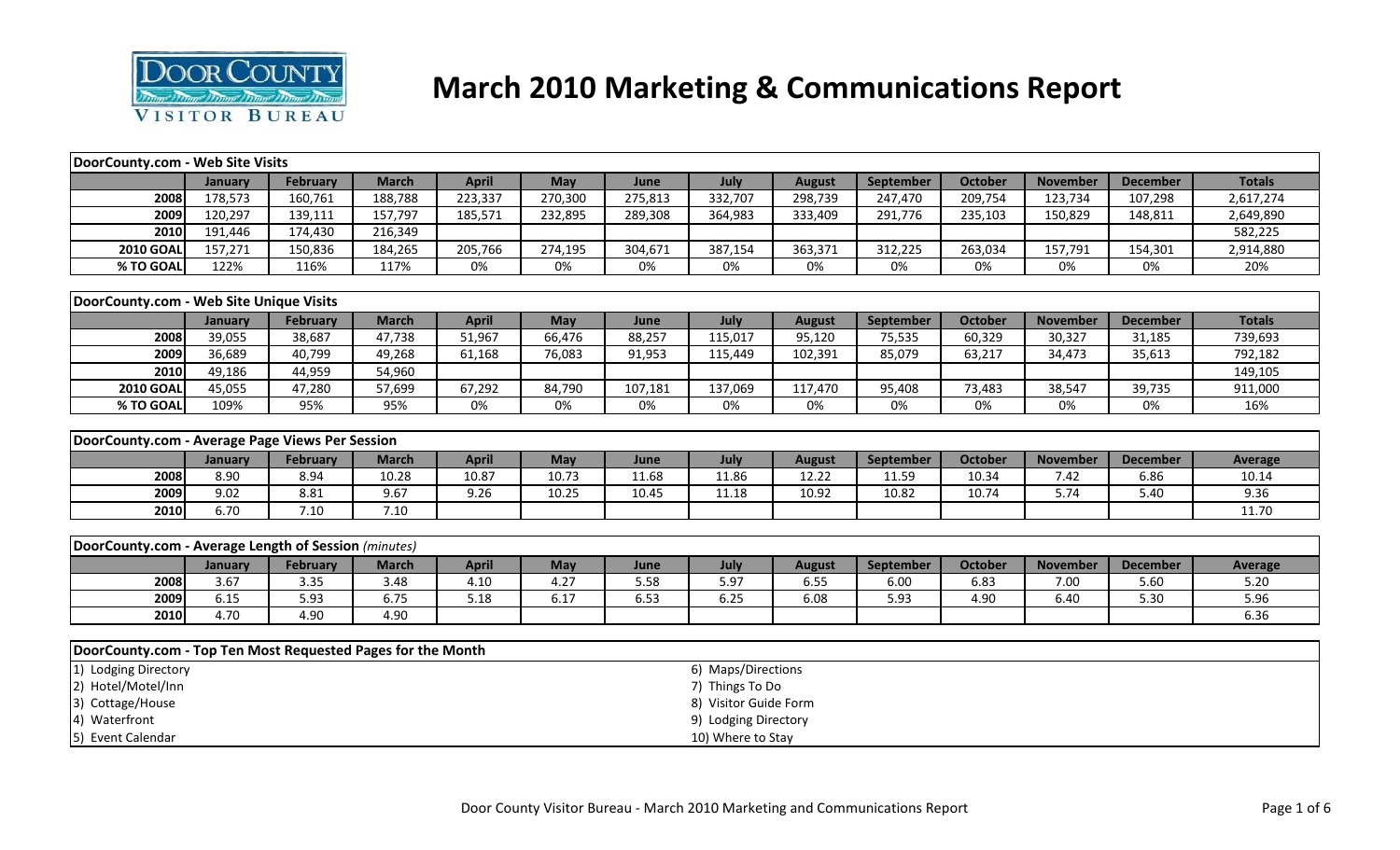| DoorCounty.com - Top Ten Referring Sites for the Month |                                 |  |  |  |  |  |  |  |  |  |
|--------------------------------------------------------|---------------------------------|--|--|--|--|--|--|--|--|--|
| 1) Direct entry                                        | 6) DoorCounty.com/referral      |  |  |  |  |  |  |  |  |  |
| 2) Google/organic                                      | 7) aol/Organic                  |  |  |  |  |  |  |  |  |  |
| 3) bing/organic                                        | 8) search/organic               |  |  |  |  |  |  |  |  |  |
| 4) yahoo/organic                                       | 9) doorweb.innline.com/referral |  |  |  |  |  |  |  |  |  |
| 5) google/cpc                                          | 10) bayshoreinn.net/referral    |  |  |  |  |  |  |  |  |  |

| <b>Explore The Door Video Travel Show Activity</b> (views/downloads) |         |                 |              |              |       |        |        |        |                  |         |                 |                 |               |
|----------------------------------------------------------------------|---------|-----------------|--------------|--------------|-------|--------|--------|--------|------------------|---------|-----------------|-----------------|---------------|
|                                                                      | January | <b>February</b> | <b>March</b> | <b>April</b> | May   | June   | July   | August | <b>September</b> | October | <b>November</b> | <b>December</b> | <b>Totals</b> |
| 2008                                                                 | 5,902   | 4,852           | 7.472        | 8,254        | 8,950 | 9,670  | 12,483 | 10,486 | 10,148           | 12,077  | 6,508           | 7,574           | 104,376       |
| 2009                                                                 | 7,834   | 6,752           | 7,466        | 7,324        | 8,515 | 10,647 | 14,250 | 14,051 | 12.452           | 11,104  | 7,096           | 8,392           | 115,883       |
| 2010                                                                 | 9,638   | 8,126           | 9,670        |              |       |        |        |        |                  |         |                 |                 | 27,434        |
| <b>2010 GOAL</b>                                                     | 6.762   | 5,945           | 7,712        | 7,914        | 9,423 | 10,947 | 13,230 | 12,856 | 11,800           | 15,485  | 7,784           | 8,342           | 118,200       |
| % TO GOAL                                                            | 143%    | 137%            | 125%         | 0%           | 0%    | 0%     | 0%     | 0%     | 0%               | 0%      | 0%              | 0%              | 23%           |

| <b>Pay-Per-Click Results</b> |         |                   |              |              |                  |       |       |        |           |                |                 |          |               |
|------------------------------|---------|-------------------|--------------|--------------|------------------|-------|-------|--------|-----------|----------------|-----------------|----------|---------------|
|                              | January | <b>February</b>   | <b>March</b> | <b>April</b> | May              | June  | July  | August | September | <b>October</b> | <b>November</b> | December | <b>Totals</b> |
| 2009                         |         | Started March '09 | 3,629        | 7,557        | $-1 - 7$<br>∪,⊥7 | 5,567 | 6,361 | 5,654  | 6,203     | 3,381          | 2,186           | 3,943    | 50,658        |
| 2010                         | 4,614   | 1,385             | 9,300        |              |                  |       |       |        |           |                |                 |          | 18,299        |

| Door County Insider Tip E-Newsletter - Number of E-Mails Sent |                |                 |              |              |         |         |         |         |           |                |                 |                 |               |
|---------------------------------------------------------------|----------------|-----------------|--------------|--------------|---------|---------|---------|---------|-----------|----------------|-----------------|-----------------|---------------|
|                                                               | <b>January</b> | <b>February</b> | <b>March</b> | April        | Mav     | June    | July    | August  | September | <b>October</b> | <b>November</b> | <b>December</b> | <b>Totals</b> |
| 2009                                                          | 141.195        | 393,054         | 263.000      | 0 - FOB Post | 703.048 | 397,470 | 408,306 | 403,777 | 385,086   | 402.850        | 382.390         | 370,018         | 4,250,194     |
| <b>2010</b>                                                   | 371.019        | 360,592         | 354.519      |              |         |         |         |         |           |                |                 |                 | 1,086,130     |
| <b>2010 GOAL</b>                                              | 154.282        | 430,118         | 280.512      | 383,367      | 397.392 | 434.794 | 444.144 | 444.144 | 420.768   | 439.469        | 439.468         | 406,742         | 4,675,200     |
| % TO GOAL                                                     | 240%           | 84%             | 126%         | 0%           | 0%      | 0%      | 0%      | 0%      | 0%        | 0%             | 0%              | 0%              | 23%           |

| Door County Insider Tip E-Newsletter - Open Rates |         |                 |              | <b>October</b><br>July<br>April<br><b>December</b><br>May<br><b>September</b><br><b>November</b><br><b>August</b><br>June<br>L <b>2.60%</b><br>16.49%<br>9.00%<br>15.63%<br>4.56%<br>9.31%<br>15.45%<br>10.71%<br>0 - FOB Post |        |        |        |        |        |        |        |        |         |
|---------------------------------------------------|---------|-----------------|--------------|--------------------------------------------------------------------------------------------------------------------------------------------------------------------------------------------------------------------------------|--------|--------|--------|--------|--------|--------|--------|--------|---------|
|                                                   | Januarv | <b>February</b> | <b>March</b> |                                                                                                                                                                                                                                |        |        |        |        |        |        |        |        | Average |
| 2009                                              | 19.67%  | 17.34%          | L3.98%       |                                                                                                                                                                                                                                |        |        |        |        |        |        |        |        | 14.07%  |
| 2010                                              | 15.00%  | 13.46%          | 12.70%       |                                                                                                                                                                                                                                |        |        |        |        |        |        |        |        | 13.72%  |
| <b>2010 GOAL</b>                                  | '.5.50% | 15.50%          | 15.50%       | L5.50%                                                                                                                                                                                                                         | 15.50% | 15.50% | 15.50% | 15.50% | 15.50% | 15.50% | 15.50% | 15.50% | 15.50%  |
| % TO GOAL                                         | 97%     | 87%             | 82%          | 0%                                                                                                                                                                                                                             | 0%     | 0%     | 0%     | 0%     | 0%     | 0%     | 0%     | 0%     | 89%     |

|                  | Door County Insider Tip E-Newsletter - Click Thru's |                 |       |              |       |       |       |        |           |                |                 |                 |         |
|------------------|-----------------------------------------------------|-----------------|-------|--------------|-------|-------|-------|--------|-----------|----------------|-----------------|-----------------|---------|
|                  | January                                             | <b>February</b> | March | April        | May   | June  | July  | August | September | <b>October</b> | <b>November</b> | <b>December</b> | Average |
| 2009             | 3.00%                                               | 2.28%           | 7.02% | 0 - FOB Post | 9.21% | 4.74% | 4.05% | 4.25%  | 4.70%     | 2.16%          | 2.08%           | 2.02%           | 4.14%   |
| 2010             | 3.57%                                               | 3.80%           | 3.11% |              |       |       |       |        |           |                |                 |                 | 3.49%   |
| <b>2010 GOAL</b> | 4.50%                                               | 4.50%           | 4.50% | 4.50%        | 4.50% | 4.50% | 4.50% | 4.50%  | 4.50%     | 4.50%          | 4.50%           | 4.50%           | 4.50%   |
| % TO GOAL        | 79%                                                 | 84%             | 69%   | 0%           | 0%    | 0%    | 0%    | 0%     | 0%        | 0%             | 0%              | 0%              | 78%     |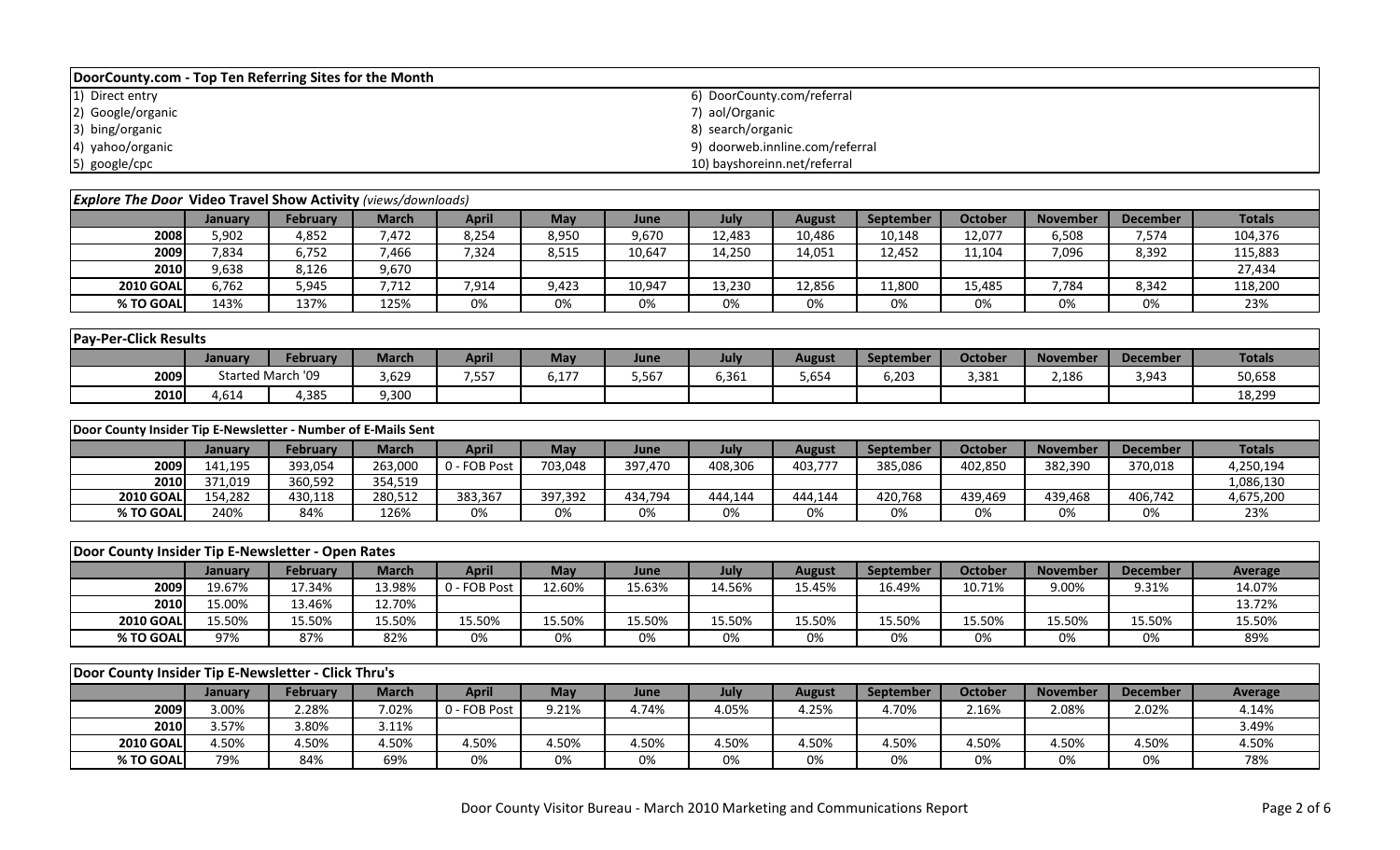| <b>Advertising - Programs &amp; Campaigns</b>         |                             |                 |              |                               |            |                                     |           |               |                              |                |                 |                 |               |
|-------------------------------------------------------|-----------------------------|-----------------|--------------|-------------------------------|------------|-------------------------------------|-----------|---------------|------------------------------|----------------|-----------------|-----------------|---------------|
|                                                       | January                     | <b>February</b> | <b>March</b> | <b>April</b>                  | May        | June                                | July      | <b>August</b> | September                    | <b>October</b> | <b>November</b> | <b>December</b> |               |
| 2009                                                  | Image                       | No ads          | Image        | Image/FOB*                    | Image/FOB* | Image                               | Image     | KSD**         | Image/KSD**                  | HHN***         | $HHN***$        | HHN/NOR****     |               |
| 2010                                                  | No ads                      | <b>NOR</b>      | NOR/Image    |                               |            |                                     |           |               |                              |                |                 |                 |               |
|                                                       | *FOB = Festival of Blossoms |                 |              | ** KSD = Kingdom So Delicious |            | *** HHN = Holidays and Holly Nights |           |               | **** NOR = Nature of Romance |                |                 |                 |               |
|                                                       |                             |                 |              |                               |            |                                     |           |               |                              |                |                 |                 |               |
| <b>Advertising - Gross Impressions</b>                |                             |                 |              |                               |            |                                     |           |               |                              |                |                 |                 |               |
|                                                       | January                     | <b>February</b> | <b>March</b> | <b>April</b>                  | May        | June                                | July      | <b>August</b> | September                    | <b>October</b> | <b>November</b> | <b>December</b> | <b>Total</b>  |
| 2009                                                  | 135,000                     |                 | 3,924,141    | 9,819,242                     | 14,645,179 | 4,310,507                           | 34,625    | 1,740,021     | 5,887,809                    | 839,913        | 3,829,748       | 450,000         | 45,616,185    |
| 2010                                                  | $\Omega$                    | 1,009,657       | 996,461      |                               |            |                                     |           |               |                              |                |                 |                 | 2,006,118     |
|                                                       |                             |                 |              |                               |            |                                     |           |               |                              |                |                 |                 |               |
| <b>Advertising - Media Placed 2010</b>                |                             |                 |              |                               |            |                                     |           |               |                              |                |                 |                 |               |
|                                                       | January                     | <b>February</b> | <b>March</b> | <b>April</b>                  | <b>May</b> | June                                | July      | <b>August</b> | September                    | <b>October</b> | <b>November</b> | <b>December</b> | <b>Total</b>  |
| <b>Total Paid</b>                                     | \$0                         | \$7,226         | \$8,882      |                               |            |                                     |           |               |                              |                |                 |                 | \$16,108      |
| <b>Co-Op Dollars</b>                                  | \$0                         | \$0             | \$0          |                               |            |                                     |           |               |                              |                |                 |                 | \$0           |
| <b>Barter Dollars</b>                                 | \$0                         | \$300           | \$33,653     |                               |            |                                     |           |               |                              |                |                 |                 | \$33,953      |
| <b>Unpaid Dollars</b>                                 | $\overline{50}$             | \$205           | \$0          |                               |            |                                     |           |               |                              |                |                 |                 | \$205         |
|                                                       |                             |                 |              |                               |            |                                     |           |               |                              |                |                 |                 |               |
| <b>Media Marketing Program - Impressions</b>          |                             |                 |              |                               |            |                                     |           |               |                              |                |                 |                 |               |
|                                                       | January                     | <b>February</b> | <b>March</b> | <b>April</b>                  | May        | June                                | July      | <b>August</b> | September                    | <b>October</b> | <b>November</b> | <b>December</b> | <b>Totals</b> |
| 2008                                                  | 75,051                      | 510,116         | 584,893      | 1,482,588                     | 1,738,188  | 574,344                             | 1,067,123 | 621,778       | 1,016,900                    | 1,811,974      | 320,000         | 1,594,816       | 11,397,771    |
| 2009                                                  | 448,260                     | 69,265          | 619,860      | 2,006,298                     | 3,176,532  | 192,000                             | 952,301   | 850,693       | 610,309                      | 2,865,331      | 1,191,298       | 2,661,086       | 15,643,233    |
| 2010                                                  | 1,017,295                   | 304,649         | 1,562,351    |                               |            |                                     |           |               |                              |                |                 |                 | 2,884,295     |
| <b>2010 GOAL</b>                                      | 281,919                     | 393,468         | 727,530      | 2,066,643                     | 2,844,508  | 501,317                             | 1,236,015 | 871,468       | 1,025,868                    | 2,737,149      | 833,839         | 2,480,276       | 16,000,000    |
| % TO GOAL                                             | 361%                        | 77%             | 215%         | 0%                            | 0%         | 0%                                  | 0%        | 0%            | 0%                           | 0%             | 0%              | 0%              | 18%           |
|                                                       |                             |                 |              |                               |            |                                     |           |               |                              |                |                 |                 |               |
| <b>Media Marketing Program - Ad Value Equivalency</b> |                             |                 |              |                               |            |                                     |           |               |                              |                |                 |                 |               |
|                                                       | January                     | <b>February</b> | <b>March</b> | <b>April</b>                  | May        | June                                | July      | <b>August</b> | September                    | <b>October</b> | <b>November</b> | <b>December</b> | <b>Totals</b> |
| 2008                                                  | \$23,585                    | \$128,346       | \$39,078     | \$47,968                      | \$224,631  | \$41,180                            | \$64,108  | \$58,124      | \$85,003                     | \$63,908       | \$8,567         | \$120,101       | \$904,599     |
| 2009                                                  | \$70,800                    | \$5,763         | \$132,004    | \$228,959                     | \$148,175  | \$18,888                            | \$100,253 | \$97,522      | \$42,473                     | \$47,271       | \$111,276       | \$150,130       | \$1,153,514   |
| 2010                                                  | \$37,936                    | \$16,443        | \$361,125    |                               |            |                                     |           |               |                              |                |                 |                 | \$415,504     |
| <b>2010 GOAL</b>                                      | \$52,471                    | \$88,127        | \$94,581     | \$150,909                     | \$226,066  | \$37,138                            | \$94,668  | \$89,278      | \$78,473                     | \$66,977       | \$63,562        | \$157,750       | \$1,200,000   |
| % TO GOAL                                             | 72%                         | 19%             | 382%         | 0%                            | 0%         | 0%                                  | 0%        | 0%            | 0%                           | 0%             | 0%              | 0%              | 35%           |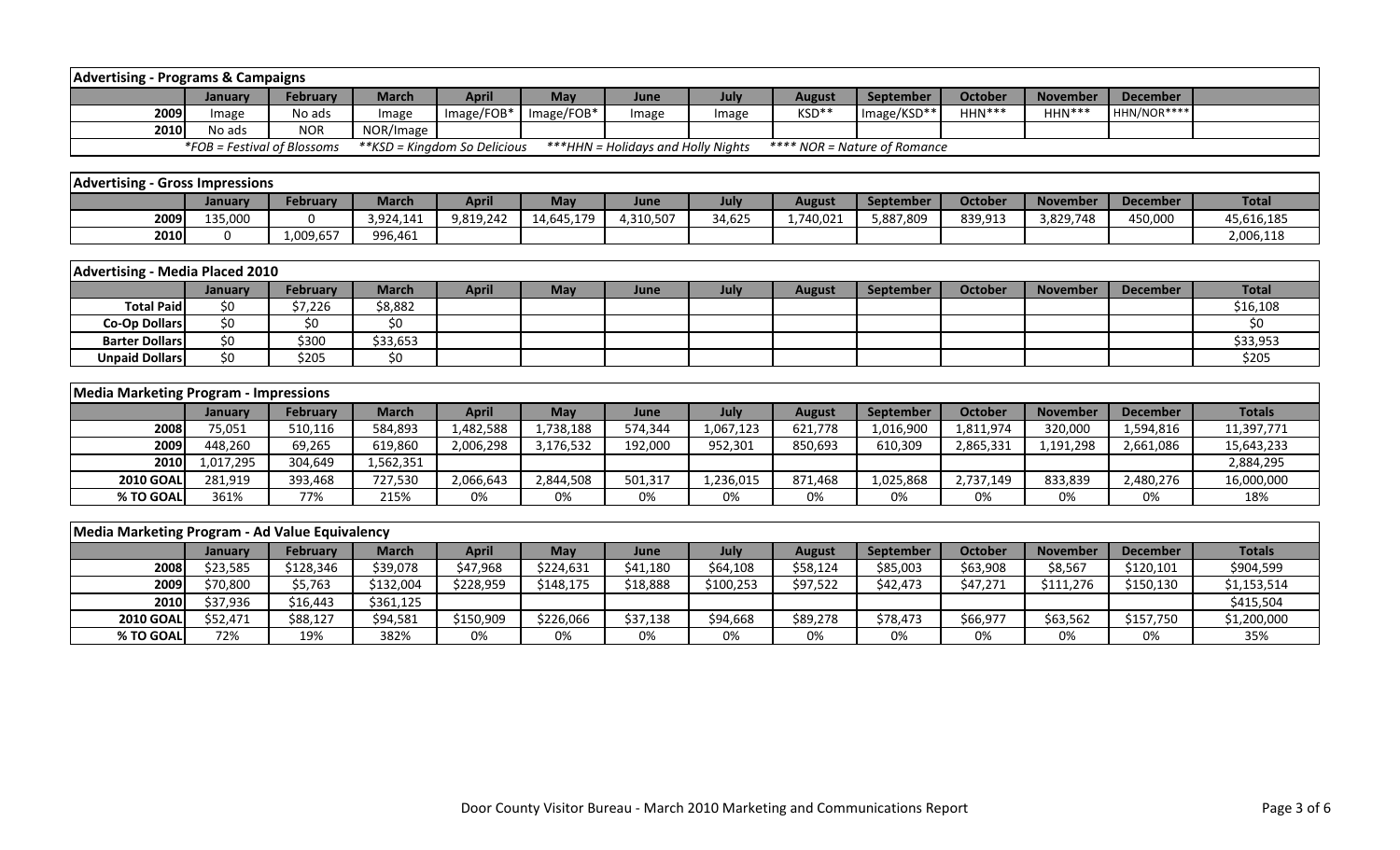| Media Marketing Program - Visiting Journalists |                |                 |                |                |              |           |                |               |              |                |                  |                 |                 |
|------------------------------------------------|----------------|-----------------|----------------|----------------|--------------|-----------|----------------|---------------|--------------|----------------|------------------|-----------------|-----------------|
|                                                | January        | <b>February</b> | <b>March</b>   | <b>April</b>   | May          | June      | July           | <b>August</b> | September    | <b>October</b> | <b>November</b>  | <b>December</b> | <b>Totals</b>   |
| 2008                                           | $\Omega$       | 24              | $\mathbf 0$    | $\mathbf 0$    | 25           | 4         | 37             | 8             |              | 12             | $\mathbf{0}$     | 10              | 121             |
| 2009                                           | $\mathbf 0$    | 13              | $\mathbf 0$    | $\mathbf 0$    | $\mathbf 0$  | 17        | $\mathbf 0$    | $\mathbf 0$   | $\mathbf 0$  | 16             | 0                | 6               | 52              |
| 2010                                           | $\mathbf 0$    | 12              | $\mathbf 0$    |                |              |           |                |               |              |                |                  |                 | $\overline{12}$ |
| <b>2010 GOAL</b>                               | $\Omega$       | 12              | 0              | $\mathbf 0$    | 12           | 12        | $\mathbf 0$    | $\mathbf 0$   | 12           | 12             | $\Omega$         | 0               | 60              |
| % TO GOAL                                      |                | 100%            |                |                | 0%           | 0%        |                |               | $0\%$        | 0%             |                  |                 | 20%             |
|                                                |                |                 |                |                |              |           |                |               |              |                |                  |                 |                 |
| Media Monitoring - Publicity Value (Cision)    |                |                 |                |                |              |           |                |               |              |                |                  |                 |                 |
|                                                | January        | <b>February</b> | <b>March</b>   | <b>April</b>   | May          | June      | July           | <b>August</b> | September    | <b>October</b> | <b>November</b>  | <b>December</b> | <b>Totals</b>   |
| 2009                                           | \$92,657       | \$101,075       | \$113,937      | \$145,862      | \$302,359    | \$246,944 | \$212,829      | \$150,699     | \$67,750     | \$325,228      | \$32,522         | \$59,646        | \$1,851,510     |
| 2010                                           | \$267,948      | \$162,592       | \$106,940      |                |              |           |                |               |              |                |                  |                 | \$537,480       |
| <b>2010 GOAL</b>                               | \$59,298       | \$55,804        | \$145,145      | \$46,235       | \$274,219    | \$234,517 | \$231,153      | \$255,442     | \$181,904    | \$130,324      | \$122,822        | \$170,137       | \$1,907,000     |
| % TO GOAL                                      | 452%           | 291%            | 74%            | 0%             | 0%           | 0%        | 0%             | 0%            | 0%           | 0%             | 0%               | 0%              | 28%             |
|                                                |                |                 |                |                |              |           |                |               |              |                |                  |                 |                 |
| <b>Group Tour Contacts</b>                     |                |                 |                |                |              |           |                |               |              |                |                  |                 |                 |
|                                                | January        | <b>February</b> | <b>March</b>   | <b>April</b>   | May          | June      | July           | <b>August</b> | September    | <b>October</b> | <b>November</b>  | <b>December</b> | <b>Totals</b>   |
| 2009                                           | $\Omega$       | 38              | $\Omega$       | 25             | 296          | 60        | 100            | 310           | $\mathbf{q}$ | 74             | 24               | 58              | 994             |
| 2010                                           | 67             | 151             | 191            |                |              |           |                |               |              |                |                  |                 | 409             |
| <b>2010 GOAL</b>                               | 91             | 91              | 91             | 91             | 91           | 91        | 91             | 92            | 91           | 91             | 91               | 91              | 1,093           |
| % TO GOAL                                      | 74%            | 166%            | 210%           | 0%             | $0\%$        | 0%        | 0%             | 0%            | $0\%$        | 0%             | 0%               | 0%              | 37%             |
|                                                |                |                 |                |                |              |           |                |               |              |                |                  |                 |                 |
| <b>Group Tour Inquiries</b>                    |                |                 |                |                |              |           |                |               |              |                |                  |                 |                 |
|                                                | January        | February        | <b>March</b>   | <b>April</b>   | May          | June      | July           | <b>August</b> | September    | <b>October</b> | <b>November</b>  | <b>December</b> | <b>Totals</b>   |
| 2009                                           | $\overline{7}$ | $\Delta$        | $\mathbf{1}$   | 14             | $\mathbf{1}$ | 6         | $\overline{7}$ | 2             | 3            | 8              | 6                | 3               | 62              |
| 2010                                           | 14             | 13              | $\overline{3}$ |                |              |           |                |               |              |                |                  |                 | 30              |
| <b>2010 GOAL</b>                               | $\overline{7}$ | 6               | 5              | $\overline{7}$ | 5            | 6         | 6              | 5             | 5            | $6\,$          | $\boldsymbol{6}$ | 5               | 68              |
| % TO GOAL                                      | 200%           | 217%            | 60%            | 0%             | $0\%$        | 0%        | $0\%$          | 0%            | $0\%$        | 0%             | 0%               | 0%              | 44%             |
|                                                |                |                 |                |                |              |           |                |               |              |                |                  |                 |                 |
| <b>Meeting/Event Planner Contacts</b>          |                |                 |                |                |              |           |                |               |              |                |                  |                 |                 |
|                                                | January        | <b>February</b> | <b>March</b>   | <b>April</b>   | May          | June      | July           | <b>August</b> | September    | <b>October</b> | <b>November</b>  | <b>December</b> | <b>Totals</b>   |
| 2009                                           | $\Omega$       |                 | 0              | 89             | 8            | 167       | 27             | 266           | 3            | 9              | 17               | 64              | 651             |
| 2010                                           | 438            | 507             | 10             |                |              |           |                |               |              |                |                  |                 | 955             |
| <b>2010 GOAL</b>                               | 300            | 22              | 22             | 42             | 32           | 32        | 32             | 117           | 32           | 32             | 32               | 55              | 750             |
| % TO GOAL                                      | 146%           | 2305%           | 45%            | 0%             | $0\%$        | $0\%$     | $0\%$          | 0%            | $0\%$        | 0%             | 0%               | $0\%$           | 127%            |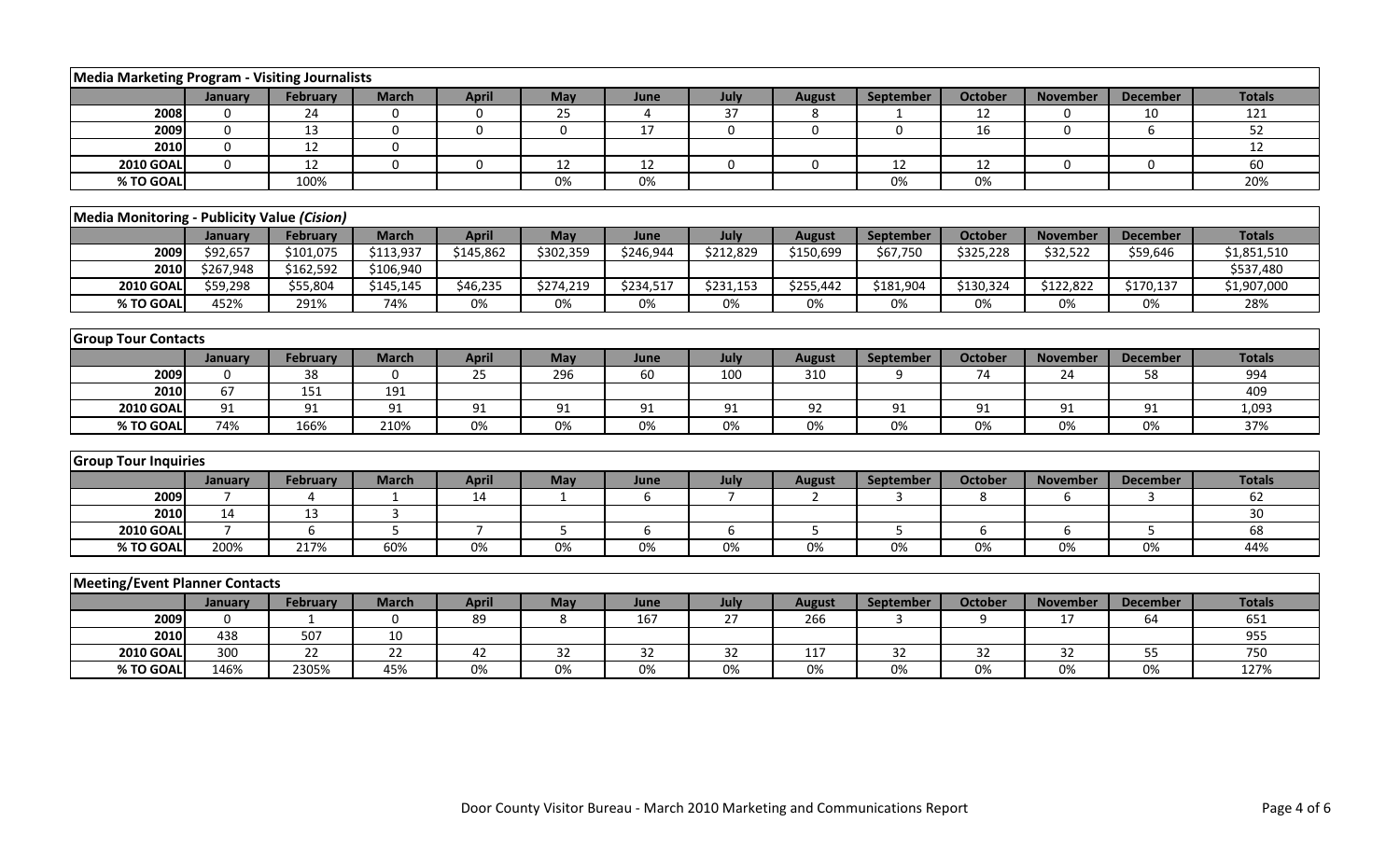| <b>Meeting/Event Planner Inquiries</b>                 |             |                                                                  |                |                |                       |                       |             |                |           |                |                 |                       |               |
|--------------------------------------------------------|-------------|------------------------------------------------------------------|----------------|----------------|-----------------------|-----------------------|-------------|----------------|-----------|----------------|-----------------|-----------------------|---------------|
|                                                        | January     | February                                                         | <b>March</b>   | <b>April</b>   | May                   | June                  | July        | <b>August</b>  | September | <b>October</b> | <b>November</b> | <b>December</b>       | <b>Totals</b> |
| 2009                                                   |             |                                                                  | $\mathbf 0$    | $\overline{2}$ | $\overline{2}$        | $\overline{2}$        | 11          | 5              |           | 6              | 8               | 6                     | 45            |
| 2010                                                   | 16          | 12                                                               | $\overline{7}$ |                |                       |                       |             |                |           |                |                 |                       | 35            |
| <b>2010 GOAL</b>                                       | 5           | $\boldsymbol{\Delta}$                                            | $\overline{a}$ | 4              | $\boldsymbol{\Delta}$ | $\boldsymbol{\Delta}$ | 5           | $\overline{4}$ | 4         | 5              | 5               | $\boldsymbol{\Delta}$ | 52            |
| % TO GOAL                                              | 320%        | 300%                                                             | 175%           | 0%             | 0%                    | 0%                    | 0%          | 0%             | 0%        | 0%             | 0%              | 0%                    | 67%           |
|                                                        |             |                                                                  |                |                |                       |                       |             |                |           |                |                 |                       |               |
| <b>Trade Show Participation</b>                        |             |                                                                  |                |                |                       |                       |             |                |           |                |                 |                       |               |
|                                                        | January     | <b>February</b>                                                  | <b>March</b>   | <b>April</b>   | May                   | June                  | July        | <b>August</b>  | September | <b>October</b> | <b>November</b> | <b>December</b>       | <b>Totals</b> |
| 2009                                                   | $\mathbf 0$ |                                                                  | 0              | 0              | $\bf{0}$              | 2                     | $\mathbf 0$ | $\mathbf 0$    |           |                | $\mathbf{0}$    |                       | 6             |
| 2010                                                   | 1           | $\mathbf{1}$                                                     | $\mathbf{1}$   |                |                       |                       |             |                |           |                |                 |                       | 3             |
|                                                        |             |                                                                  |                |                |                       |                       |             |                |           |                |                 |                       |               |
| Door County Welcome Center - Visitors                  |             |                                                                  |                |                |                       |                       |             |                |           |                |                 |                       |               |
|                                                        | January     | <b>February</b>                                                  | <b>March</b>   | <b>April</b>   | May                   | June                  | July        | <b>August</b>  | September | <b>October</b> | <b>November</b> | <b>December</b>       | <b>Totals</b> |
| 2008                                                   | n/a         | 658                                                              | 929            | 1,180          | 3,387                 | 4,525                 | 6,978       | 7,244          | 4,581     | 5,519          | 892             | 663                   | 36,556        |
| 2009                                                   | 651         | 677                                                              | 836            | 1,105          | 3,847                 | 6,181                 | 9,717       | 8,604          | 6,428     | 5,116          | 1,053           | 678                   | 44,893        |
| 2010                                                   | 604         | 687                                                              | 1,087          |                |                       |                       |             |                |           |                |                 |                       | 2,378         |
|                                                        |             |                                                                  |                |                |                       |                       |             |                |           |                |                 |                       |               |
| <b>Visitor Guide Requests</b>                          |             |                                                                  |                |                |                       |                       |             |                |           |                |                 |                       |               |
|                                                        | January     | <b>February</b>                                                  | <b>March</b>   | <b>April</b>   | May                   | June                  | July        | <b>August</b>  | September | <b>October</b> | <b>November</b> | <b>December</b>       | <b>Totals</b> |
| 2009                                                   | 3,575       | 7,084                                                            | 3,898          | 4,262          | 5,781                 | 5,616                 | 7,804       | 5,903          | 3,942     | 2,946          | 1,125           | 584                   | 52,520        |
| 2010                                                   | 5,961       | 2,052                                                            | 3,102          |                |                       |                       |             |                |           |                |                 |                       | 11,115        |
| <b>2010 GOAL</b>                                       | 3,928       | 7,858                                                            | 4,275          | 4,680          | 6,355                 | 6,124                 | 8,666       | 6,470          | 4,333     | 3,235          | 1,213           | 635                   | 57,772        |
| % TO GOAL                                              | 152%        | 26%                                                              | 73%            | 0%             | 0%                    | 0%                    | 0%          | 0%             | 0%        | 0%             | 0%              | 0%                    | 19%           |
|                                                        |             |                                                                  |                |                |                       |                       |             |                |           |                |                 |                       |               |
| Incoming Telephone Calls to Visitor Information Center |             |                                                                  |                |                |                       |                       |             |                |           |                |                 |                       |               |
|                                                        | January     | <b>February</b>                                                  | <b>March</b>   | <b>April</b>   | May                   | June                  | July        | <b>August</b>  | September | <b>October</b> | <b>November</b> | <b>December</b>       | <b>Totals</b> |
| 2009                                                   |             |                                                                  |                |                | 1,379                 | 2,452                 | 1,916       | 1,977          | 1,655     | 1,655          | 406             | 499                   | 11,939        |
| 2010                                                   | 586         | 616                                                              | 877            |                |                       |                       |             |                |           |                |                 |                       | 2,079         |
|                                                        |             | New telephone system began tracking incoming calls in May, 2009. |                |                |                       |                       |             |                |           |                |                 |                       |               |